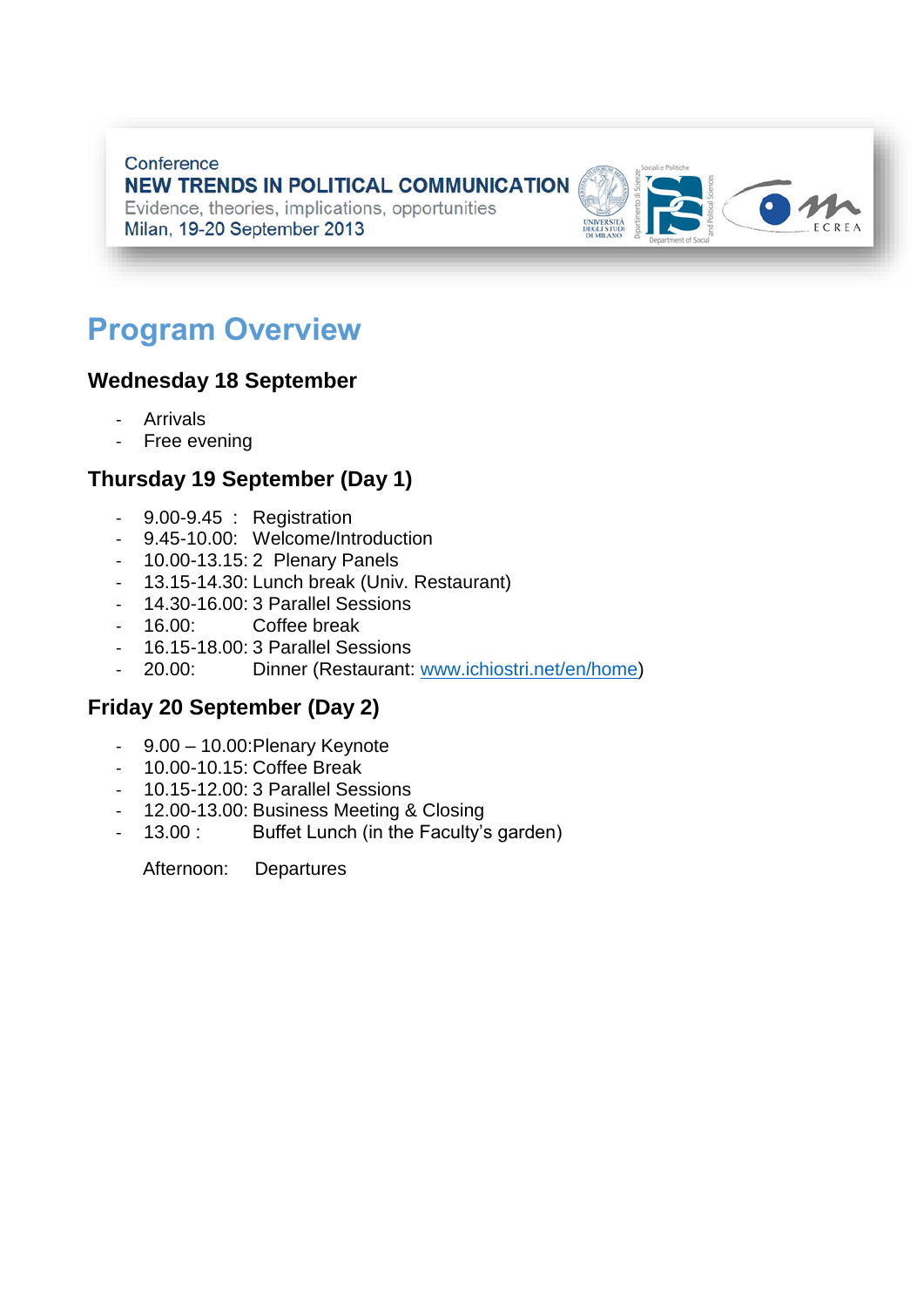# **PANEL-SESSION DETAILS:**

**Thursday 19 September**

## **10.00-13.15**

#### **PLENARY PANEL 1: Hard Measures of Elusive News Logics: A Comparative Examination of Political News in 15 European Media Systems**

| Participants:                                         |
|-------------------------------------------------------|
| <b>Interpretive News</b>                              |
| Susana Salgado (New U of Lisbon)                      |
| Jesper Strömbäck (Mid-Sweden U)                       |
| Strategy Framing in News                              |
| Toril Aalberg (Norwegian U of Science and Technology) |
| Claes de Vreese (U of Amsterdam)                      |
| <b>Personalization in News</b>                        |
| Peter Van Aelst (U of Antwerp)                        |
| Tamir Sheafer (Hebrew U)                              |
| Nicolas Hube (U Paris 1 Panthéon-Sorbonne)            |
| Stylianos Papathanassopoulos (Uo Athens)              |
| <b>From Hard to Soft News</b>                         |
| Carsten Reinemann (U of Munich)                       |
| James Stanyer (U of Loughborough)                     |
| Sebastian Scherr (U of Munich)                        |
| Partisan Bias in News                                 |
| David Nicolas Hopmann (U of Southern Denmark)         |
| Guido Legnante (U of Pavia)                           |
| <b>Negativity in the News</b>                         |
| Frank Esser (U of Zurich)                             |
| Sven Engesser (U of Zurich)                           |
| Jörg Matthes (U of Vienna)                            |
| Rosa Berganza (U Rey Juan Carlos)                     |

#### **PLENARY PANEL 2: Top papers**

*Participants:* What Criteria Make Political Messages Newsworthy? A Factorial Survey Experiment to Study Individual Journalistic News Decisions Luzia Helfer (Leiden U) Peter van Aelst (U of Antwerp) The Paradox of Online Campaign Effects on Election Outcomes - Are Spin-Offs on Traditional News Media the Answer to this Problem? Felix Flemming (U of Muenster) Frank Marcinkowski (U of Muenster) Julia Metag (U of Muenster) Which MPs pass the media gates and why? Show horses versus work horses. Debby Vos (U of Antwerp) New platform, old habits? Candidates' use of Twitter during the 2010 UK and Netherlands general election campaigns. Daniel Jackson (Bournemouth U) Todd Graham (U of Groningen) Marcel Broersma (U of Groningen)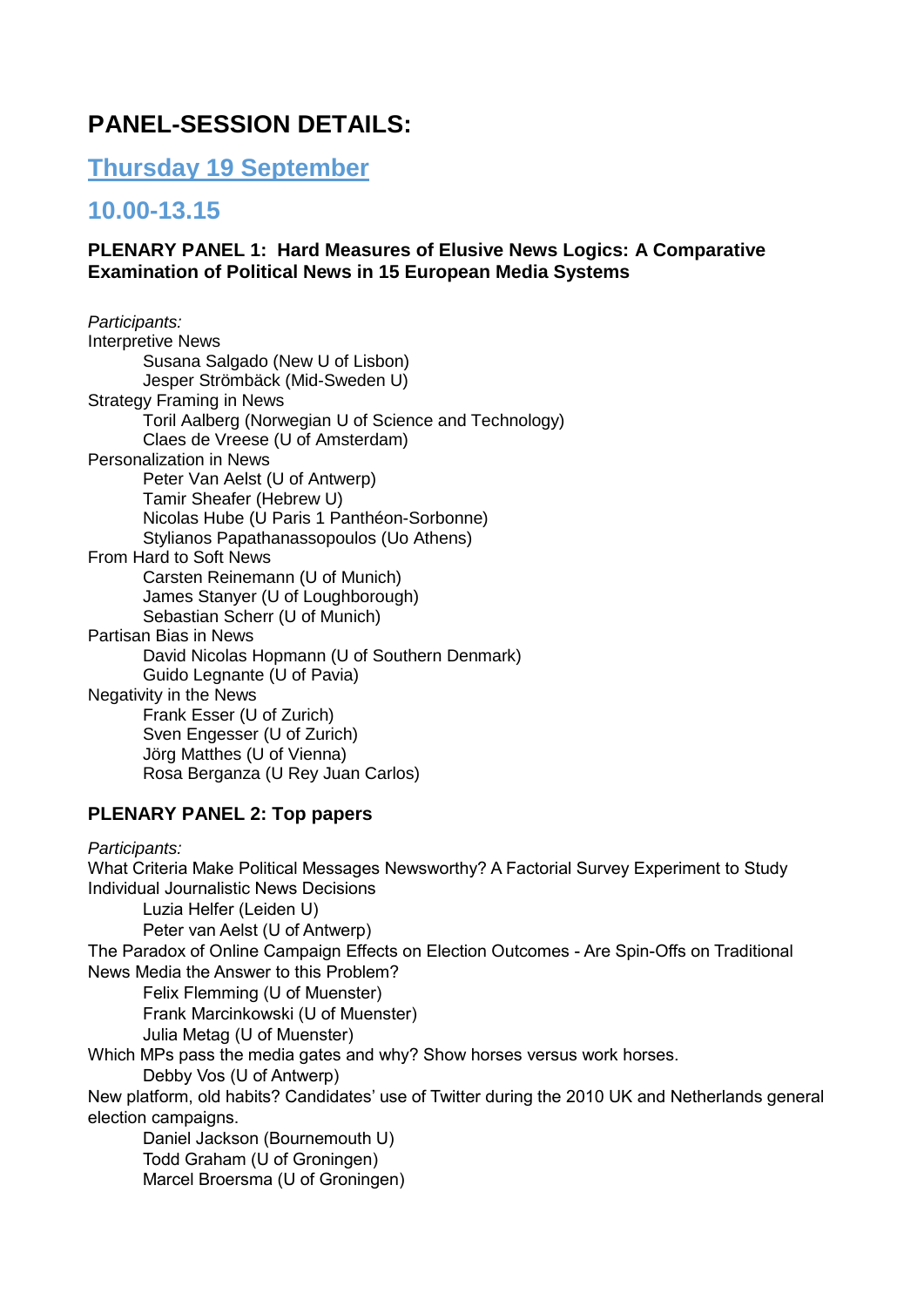### **14.30-16.00**

### **PARALLEL SESSIONS**

#### **1) The Role of the Social Media in Elections: An International Overview**

*Participants*:

Do Online Opportunities Matter? Parties' Online Participation Devices and Citizens' Mobilization: The Cases of the 2012 France and Quebec Elections

Gersende Blanchard (U of Lille 3)

Frédérick Bastien (U of Montreal) Simon Gadras (U of Lorraine)

New media, old attitude? The use of Twitter during the Catalan campaign of 2010 and 2012. Ilaria Di Bonito (U Pompeu Fabra)

Obama's 2012 Facebook Campaign: political communication in the age of the Like button Roman Gerodimos (Bournemouth U)

Jákup Justinussen (Bournemouth U)

Discovering the networks: the use of social media in the 2013 Czech presidential elections Václav Štětka (U of Oxford)

Alena Macková (Masaryk U)

### **2) Politics and politicians playing with the Internet**

*Participants*:

Austrian MPs' internet

Jens Tenscher (U of Klagenfurt)

"Of course we are on Facebook" Use and Non-Use of Social Media among Swedish and Norwegian Politicians

Anders Olof Larsson (U of Oslo)

Bente Kalsnes (U of Oslo)

Social networking-sites as embedded tools of political communication: An analysis of practices and uses of Twitter and Facebook in the European Parliament

Sandrine Roginsky (U Catholique de Louvain)

What Politicians Talk About and What the Public Make of It

Matt Atkinson (U of Liverpool)

Tobias Bürger (Foundation Mercator)

### **3) Personalization and Populism as Communication Strategies**

*Participants*:

Personalization and strategic frames in Chilean politics: newspaper coverage of three presidential campaigns (1989-1999-2009)

William Porath (Pontificia U Católica de Chile)

Right-Wing Populism meets Political Satir

Christiane Grill (U of Vienna)

Juergen Grimm (U of Vienna)

Media populism online: comparing the contribution to media populism by news organizations and by media users

Linards Udris (U of Zurich)

Audience perceptions of celebrities in political campaigns before the first direct presidential election in the Czech Republic

Roman Hájek (Charles U Prague)

Markéta Štechová (Charles U Prague)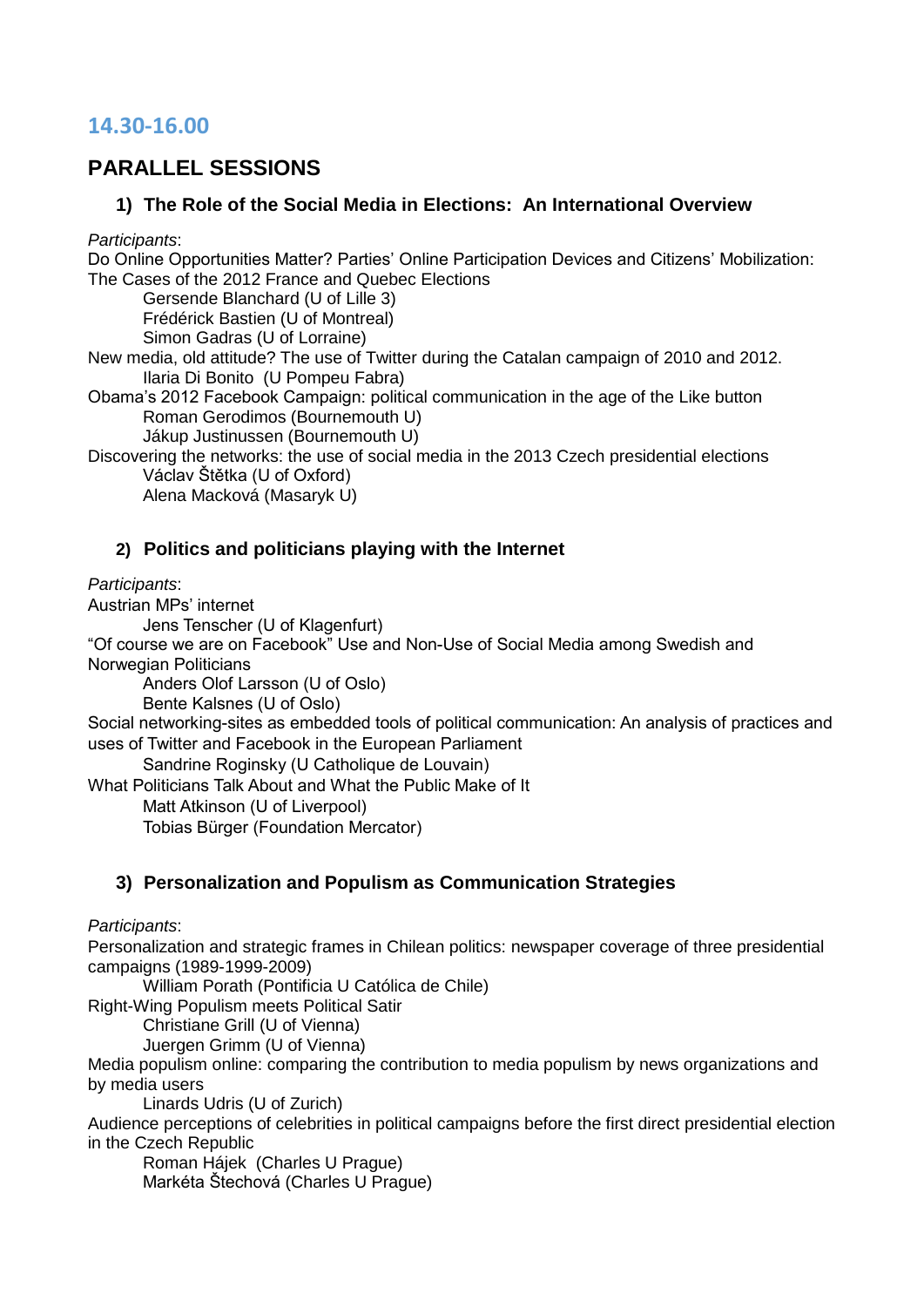### **16.15-18.00**

### **PARALLEL SESSIONS**

#### **1) Web-related Dynamics in the Public Sphere**

*Participants:*

Shaping transnational discussion online - Communicative practices, media technology, and a European public sphere online

Anne Mollen (U of Bremen) Political Information in Public Space: An Experiment on the Effects of Digital Signage Media Cordula Nitsch (Heinrich-Heine-U Düsseldorf) Carsten Wünsch (Otto-Friedrich-U Bamberg) Lisa Ennenbach (Heinrich-Heine-U Düsseldorf) Can he be trusted? How adolescent media users build (dis)trust in a politician Roland Göbbel (U of Jena)

Climate of opinion and dynamics of engagement on twitter in the Italian case Diego Ceccobelli (Istituto Italiano Scienze Umane) Rita Marchetti (U of Perugia)

Davide Gazzé (IIT-CNR)

#### **2) Mediation and Mediatization of Politics in the "Third Age"**

#### *Participants:*

The Emergence of a Network Media Logic in Political Communication: A Theoretical Approach Jacob Svensson (Karlstad U)

Ulrike Klinger (U of Zurich)

Politics as Mediatization - Mediatized Leadership vs. Weber's Politics as a Vocation Remko van Broekhoven (U of applied sciences Utrecht)

Do emotions mediate the effects of news exposure on consumer confidence? Helle Mølgaard Svensson (U of Southern Denmark)

Contested meanings of public engagement: the voice and influence of citizens in communicative spaces beyond the 'third age of political communications'

Julie Firmstone (U of Leeds)

Stephen Coleman (U of Leeds)

#### **3) National Experiences, Global Approaches**

#### *Participants:*

Images of Promises: The Representations of Poverty and Development in Political Campaign Television Advertisements in the Philippines

Jason Paolo Telles (U of the Philippines)

Follow the leader! Dynamics and Patterns of Activity among the Followers of the Main Italian Political Leaders during the 2013 General Election Campaign

Cristian Vaccari (U of Bologna)

Augusto Valeriani (U of Bologna)

The Equalizing Effect of the Internet in Asia? Maybe Not

Jason Gainous (U of Louisville)

Kevin M. Wagner (Florida Atlantic U)

Jason P. Abbott (U of Louisville)

Introducing mimetization as a political communication practice: the key to Hugo Chávez's hegemony?

Elena Block (U of Queensland)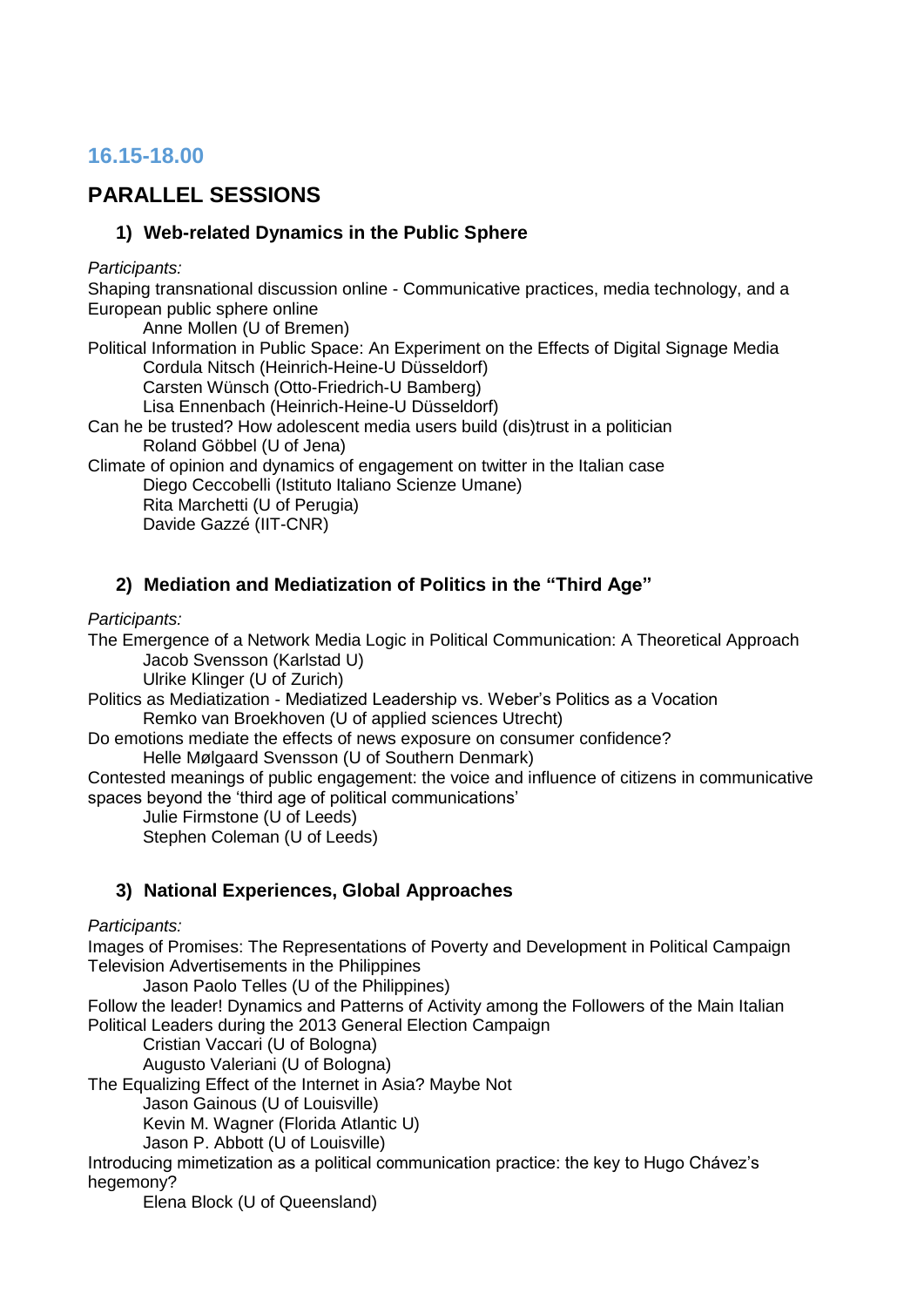# **Friday 20 September**

### **10.15-12.00**

### **PARALLEL SESSIONS**

**1) Media Systems and Political Systems, within and beyond Hallin & Mancini's Models**

*Participants:*

Contexts of Political Communication: Validating and Readjusting Hallin and Mancini's Three Models of Media Systems

Sven Engesser (U of Zurich) Michael Brüggemann (U of Zurich) Florin Büchel (U of Zurich) Laia Castro (U of Zurich)

Edda Humprecht (U of Zurich)

Discourses on Trends in Political Communication: Perspectives of the Finnish Press and Party Leaders

Pekka Isotalus (U of Tampere)

Merja Almonkari (U of Jyväskylä)

Do media and political systems matter for politicians' perceptions of media power? Yes, but not as one might expect!

Peter Maurer (University of Vienna)

The multilevel impact of the Internet on public opinion and the political system. The case study of the re-election of the President of the Italian Republic Giorgio Napolitano

Edoardo Novelli (Roma Tre U)

#### **2) New Looks at Public and Political Communications**

*Participants:*

Government Communication as Ceremony: The Loose Coupling of Public Communication and Policy Making

Juho Vesa (U of Helsinki)

The role of political commentators in a changed media environment

Elisabeth Stúr (Mid-Sweden U)

Personal emotion - political subjectivity

Gilda Seddighi (U of Bergen)

Party communication and perceptions about social media: between academic trends and political reality

Ulrike Klinger (U of Zurich)

#### **3) Framing Political News in the Age of the Internet**

#### *Participants:*

News framing, sophistication and attribution of responsibility for the financial crisis Antonis Kalogeropoulos (U of Southern Denmark)

Is media coverage of elections in foreign countries balanced?

Erik Albæk (U of Southern Denmark)

Morten Lysbeck Hansen (U of Southern Denmark)

Strategic framing in the Greek-Cypriot presidential debates of 2013 and in the framing of the debates in social media

Athanassios N. Samaras (U of Piraeus)

Costas Venizelos (Editor, Philelephteros)